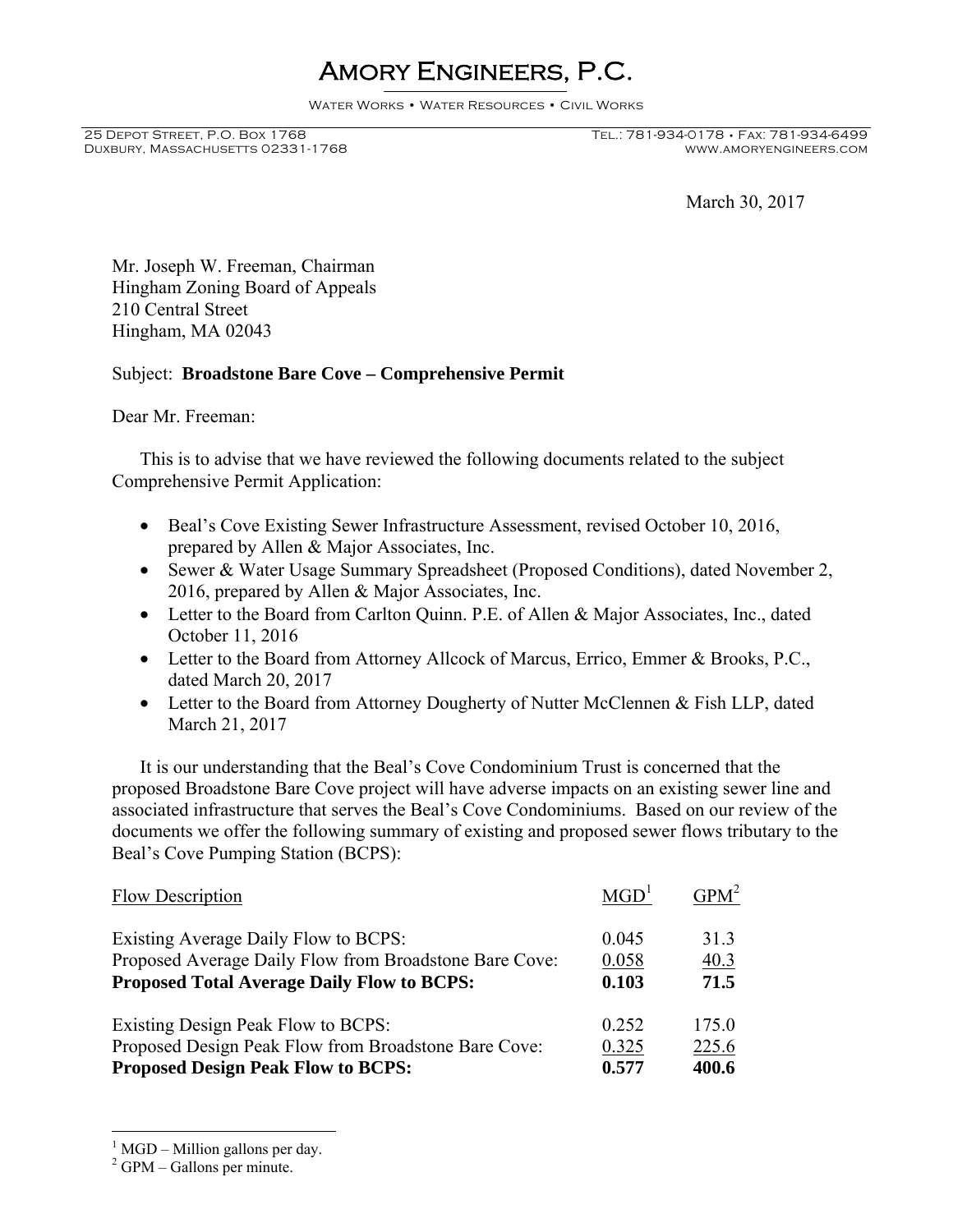Mr. Joseph W. Freeman, Chairman March 30, 2017 Page 2

The existing 12-inch pipe that discharges into the Beal's Cove Pumping Station has a capacity of 612.6 GPM and proposed peak flow through this pipe is estimated at 400.6 GPM. Therefore, the pipe has sufficient capacity to accommodate projected peak flows. The Beal's Cove Pumping Station has a reported design capacity of 500 GPM and again, peak flow to the station is estimated at 400.6 GPM. Therefore, the pumping station also has sufficient capacity to accommodate projected peak flows.

 We note that there is an existing twenty-foot wide sewer easement through which sewage is conveyed from the Beal's Cove Condominiums and the existing building on the 230 Beal Street property (Broadstone Bare Cove property) to the Beal's Cove Pumping Station. In his letter, Attorney Allcock states that the existing twenty-foot wide sewer easement bisects the 230 Beal Street property and occupies 28,610 square feet of the project site. This is not the case as the easement is on property west of the proposed development owned by the Commonwealth of Massachusetts. Attorney Allcock's letter also states that the Beal's Cove Condominium Trust is "informed and believes that the proximity of construction of the apartment complex will impact the integrity of the sewer line." We believe that the existing sewer line is sufficiently far enough away from the project site that construction activity on the site should not adversely impact the integrity of the sewer line.

 The Grant of Easement document referenced in the attorneys' letters states that there is "an annual operating and maintenance charge equal to the reasonable cost of operation and maintenance of the pumps and incidental facilities times a fraction, the numerator of which is the number of gallons of sewage contributed by Salah and his successors and assigns<sup>3</sup> and the denominator of which is the total number of gallons of sewage flowing through the sewer line." Based on this requirement Broadstone Bare Cove would be responsible for approximately fiftysix percent (56%) of the costs associated with operation and maintenance of the Beal's Cove Pumping Station and appurtenances. Therefore, it is in Broadstone Bare Cove's interest to protect the existing infrastructure during and after construction.

 We understand that there have been questions raised about the capacity of various sizes of sewer pipes. There are three variables that factor into the capacity of a pipe, the size, the slope, and the friction factor, which is based on pipe material (PVC, clay, metal, concrete, etc.). Putting aside the slope and material, a rough comparison of the capacity of various size pipes is to calculate the cross-section area of the pipe. The area of a circle is the constant Pi times the radius squared ( $\pi$  x r<sup>2</sup>). For example, the cross section area of a six-inch pipe is 0.20 square feet (s.f.), an eight-inch pipe is 0.35 s.f. and a twelve-inch pipe is 0.79 s.f. However, as mentioned above, slope and friction also affect pipe capacity and the Manning equation takes these variables into account. The attached worksheet demonstrates that two six-inch PVC pipes have less capacity (1.33 cfs) than a single eight-inch PVC pipe (1.43 cfs) laid at the same slope (see yellow highlighted cells).

 $\overline{a}$ 

<sup>&</sup>lt;sup>3</sup> Broadstone Bare Cove in this case.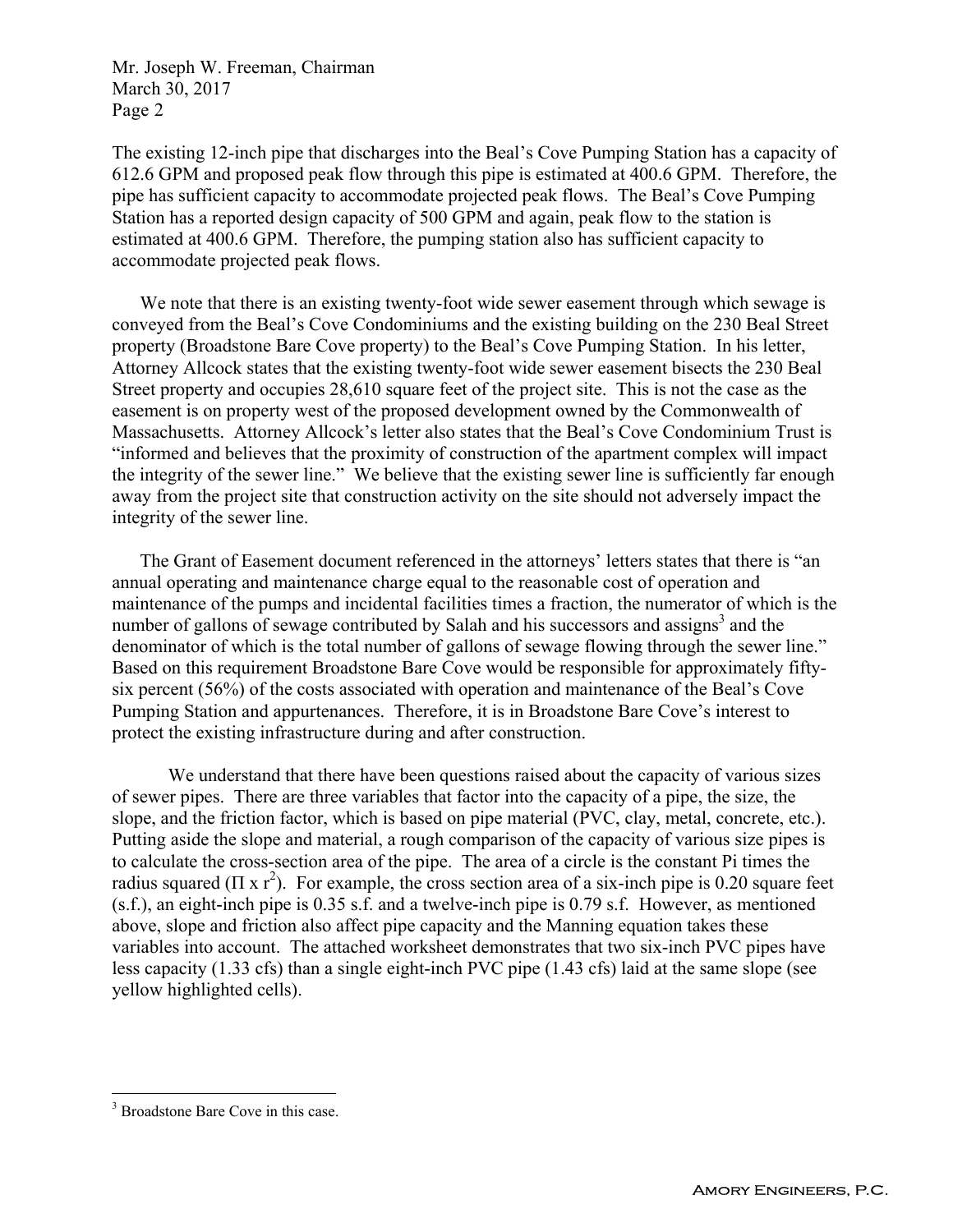Mr. Joseph W. Freeman, Chairman March 30, 2017 Page 3

Please give us a call should you have any question.

Very truly yours,



AMORY ENGINEERS, P.C.

By: rentult 1

Patrick G. Brennan, P.E.

PGB enc.